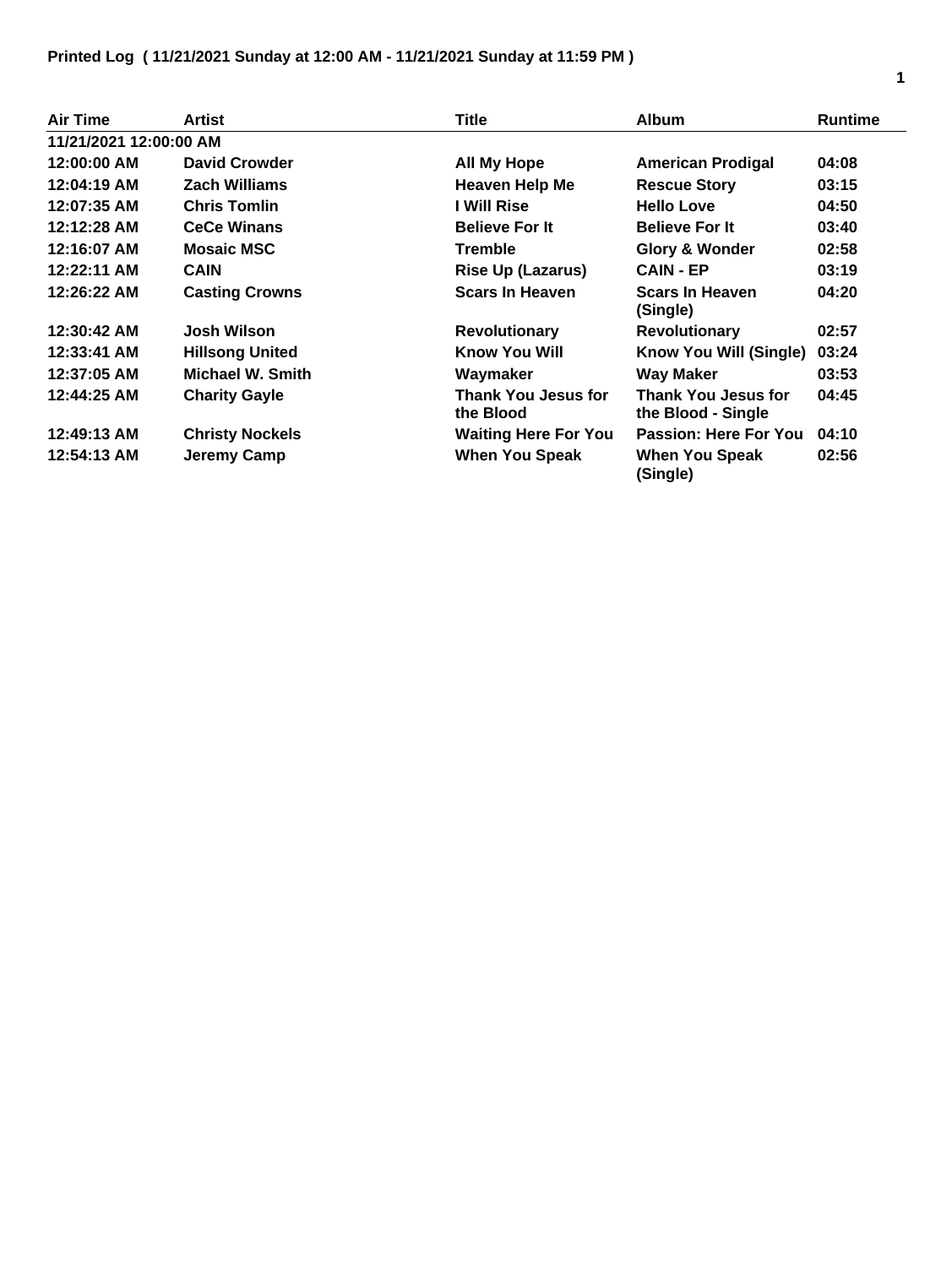| Air Time              | Artist                           | Title                       | <b>Album</b>                            | <b>Runtime</b> |
|-----------------------|----------------------------------|-----------------------------|-----------------------------------------|----------------|
| 11/21/2021 1:00:00 AM |                                  |                             |                                         |                |
| $1:00:00$ AM          | <b>Elevation Worship</b>         | <b>Resurrecting</b>         | Here As In Heaven                       | 04:15          |
| 1:04:15 AM            | <b>Mac Powell</b>                | <b>River Of Life</b>        | <b>River of Life - Single</b>           | 02:46          |
| 1:07:01 AM            | Gateway                          | It Is Finished              | <b>Monuments</b>                        | 03:56          |
| 1:10:58 AM            | <b>Phil Wickham</b>              | <b>Battle Belongs</b>       | <b>Battle Belongs</b>                   | 04:04          |
| 1:15:02 AM            | <b>Danny Gokey</b>               | Haven't Seen It Yet         | Haven't Seen It Yet                     | 03:59          |
| 1:21:07 AM            | <b>Horizon Music</b>             | <b>Victory</b>              | <b>Victory</b>                          | 04:13          |
| $1:25:20$ AM          | <b>Maverick City Music</b>       | <b>Promises</b>             | <b>Promises (Single)</b>                | 04:03          |
| $1:29:23$ AM          | <b>North Point InsideOut</b>     | Death Was Arrested          | <b>Nothing Ordinary</b>                 | 04:41          |
| 1:34:06 AM            | <b>Cross Point Music</b>         | <b>Never Going Back</b>     | <b>Never Going Back</b>                 | 04:02          |
| 1:40:16 AM            | <b>Bryan &amp; Katie Torwalt</b> | <b>Miracle In The Works</b> | Miracle In The Works -<br><b>Single</b> | 04:59          |
| 1:45:18 AM            | <b>MercyMe</b>                   | <b>God With Us</b>          | All That Is Within Me                   | 04:19          |
| 1:49:37 AM            | <b>We Are Messengers</b>         | <b>Come What May</b>        | <b>Come What May</b><br>(Single)        | 03:18          |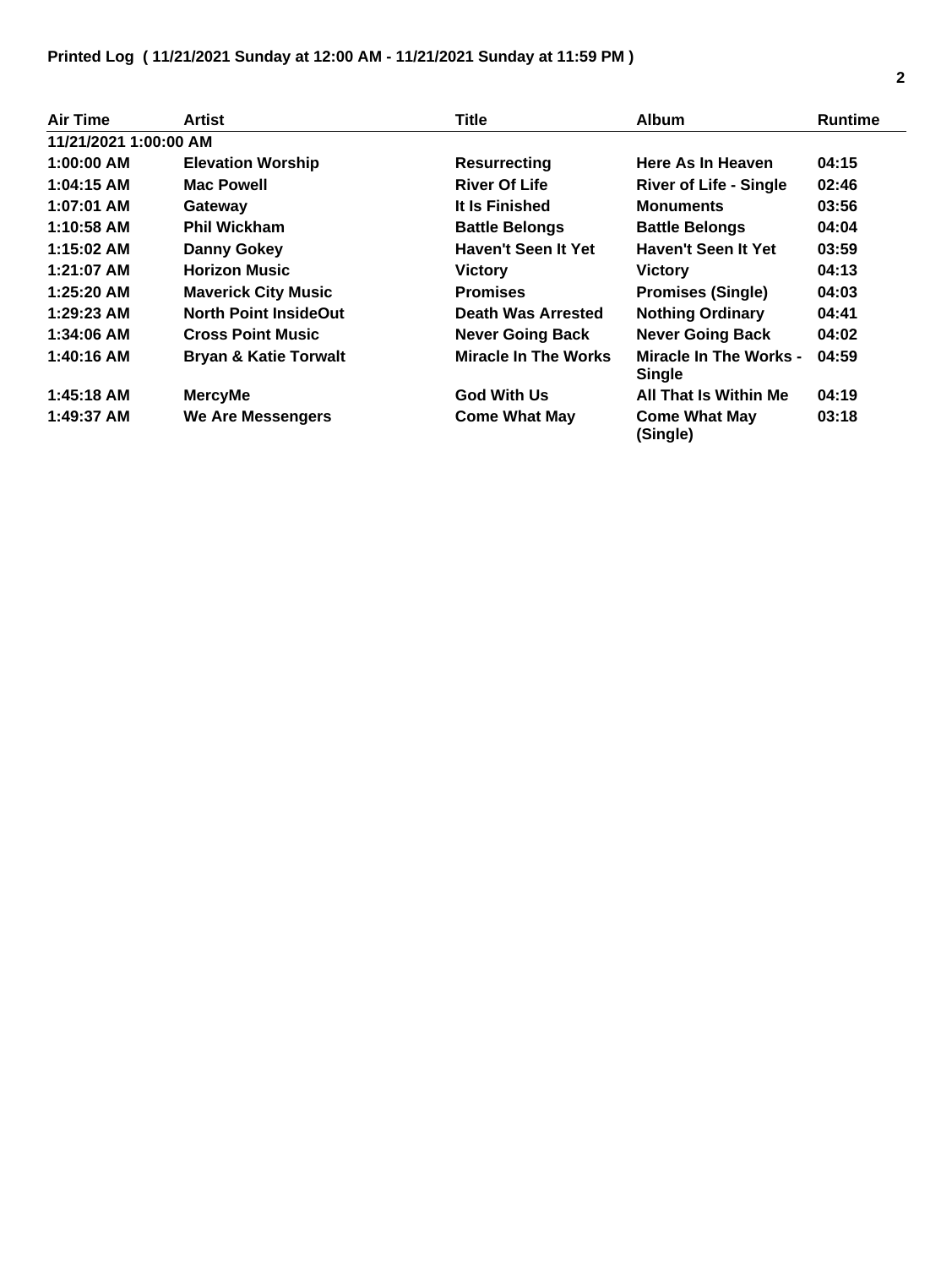| Air Time              | Artist                   | Title                                           | <b>Album</b>                                         | <b>Runtime</b> |
|-----------------------|--------------------------|-------------------------------------------------|------------------------------------------------------|----------------|
| 11/21/2021 2:00:00 AM |                          |                                                 |                                                      |                |
| $2:00:00$ AM          | <b>Brian Weaver</b>      | <b>Set A Fire</b>                               | <b>Motion</b>                                        | 03:45          |
| $2:03:45$ AM          | <b>Shane &amp; Shane</b> | <b>Psalm 90 (Satisfy Us)</b><br>with Your Love) | Psalms, Hymns, and<br><b>Spiritual Songs, Vol. 1</b> | 05:09          |
| $2:08:53$ AM          | <b>Shannon Wexelberg</b> | <b>Count It All Joy</b>                         | <b>Better Than Life</b>                              | 04:12          |
| $2:13:07$ AM          | I Am They                | <b>Faithful God</b>                             | <b>Faithful God</b>                                  | 03:20          |
| $2:16:27$ AM          | <b>Josh Wilson</b>       | <b>Revolutionary</b>                            | <b>Revolutionary</b>                                 | 02:57          |
| $2:21:31$ AM          | Kari Jobe                | <b>Revelation Song</b>                          | Kari Jobe                                            | 04:14          |
| $2:25:45$ AM          | <b>Sanctus Real</b>      | My God Is Still The<br><b>Same</b>              | My God Is Still The<br>Same (Single)                 | 03:20          |
| $2:29:05$ AM          | <b>Tasha Layton</b>      | Into the Sea                                    | Into the Sea                                         | 02:57          |
| $2:32:05$ AM          | <b>Micah Tyler</b>       | <b>Walking Free</b>                             | <b>Walking Free - Single</b>                         | 03:18          |
| $2:35:23$ AM          | <b>Hillsong United</b>   | <b>Good Grace</b>                               | <b>People</b>                                        | 03:58          |
| $2:41:28$ AM          | Jordan St. Cyr           | <b>Fires</b>                                    | <b>Fires</b>                                         | 03:40          |
| $2:45:11$ AM          | Jeremy Camp              | <b>Mighty To Save</b>                           | We Cry Out - The<br><b>Worship Project</b>           | 04:33          |
| $2:49:43$ AM          | Danny Gokey              | <b>Stand In Faith</b>                           | <b>Stand in Faith (EP)</b>                           | 03:16          |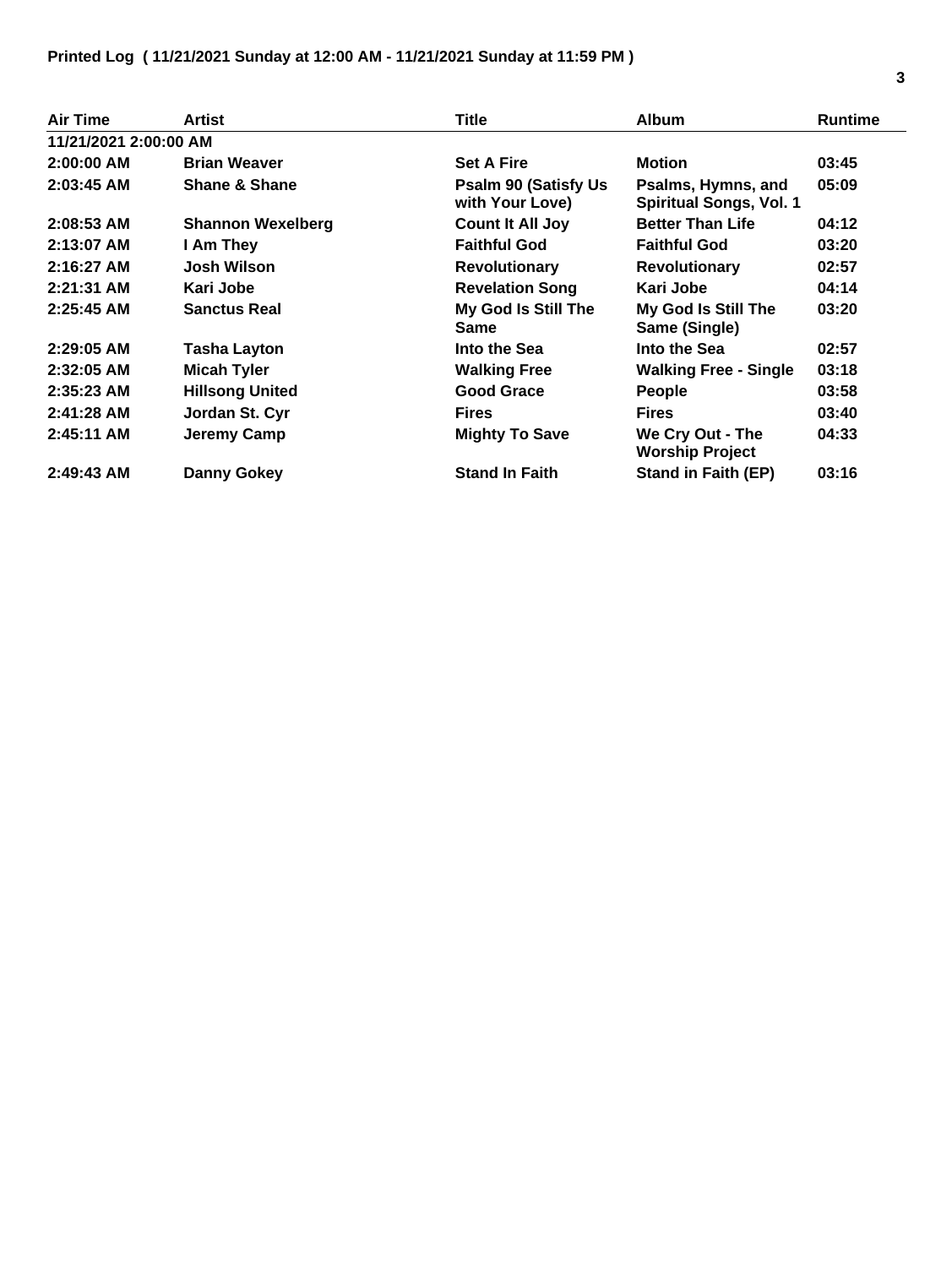| Air Time              | Artist                     | Title                                             | <b>Album</b>                  | <b>Runtime</b> |
|-----------------------|----------------------------|---------------------------------------------------|-------------------------------|----------------|
| 11/21/2021 3:00:00 AM |                            |                                                   |                               |                |
| $3:00:00$ AM          | <b>Ricardo Sanchez</b>     | <b>Relentless</b>                                 | Taste + See                   | 03:46          |
| $3:03:45$ AM          | <b>Chris Tomlin</b>        | I See You                                         | I See You (Single)            | 03:42          |
| $3:07:27$ AM          | <b>Seventh Day Slumber</b> | <b>From the Inside Out</b>                        | <b>Take Everything</b>        | 03:51          |
| $3:11:21$ AM          | <b>Elevation Worship</b>   | <b>Graves Into Gardens</b>                        | <b>Graves into Gardens</b>    | 04:10          |
| $3:15:31$ AM          | Life. Church Worship       | Where The Spirit Of The Death Of Death<br>Lord Is |                               | 03:29          |
| $3:21:07$ AM          | <b>Cody Carnes</b>         | <b>Nothing Else</b>                               |                               | 05:24          |
| $3:26:30$ AM          | <b>Anne Wilson</b>         | <b>My Jesus</b>                                   | My Jesus (EP)                 | 03:35          |
| $3:30:05$ AM          | <b>Big Daddy Weave</b>     | <b>Jesus I Believe</b>                            | <b>Beautiful Offerings</b>    | 03:52          |
| $3:34:00$ AM          | <b>Jonathan Traylor</b>    | The Table                                         | I'm Here For You              | 04:13          |
| $3:40:21$ AM          | <b>MercyMe</b>             | Say I Won't                                       | Say I Won't                   | 03:59          |
| $3:44:22$ AM          | <b>MercyMe</b>             | The Hurt And The<br><b>Healer</b>                 | The Hurt & The Healer         | 04:22          |
| $3:48:44$ AM          | <b>Phil Wickham</b>        | <b>House Of The Lord</b>                          | House of the Lord<br>(Single) | 04:11          |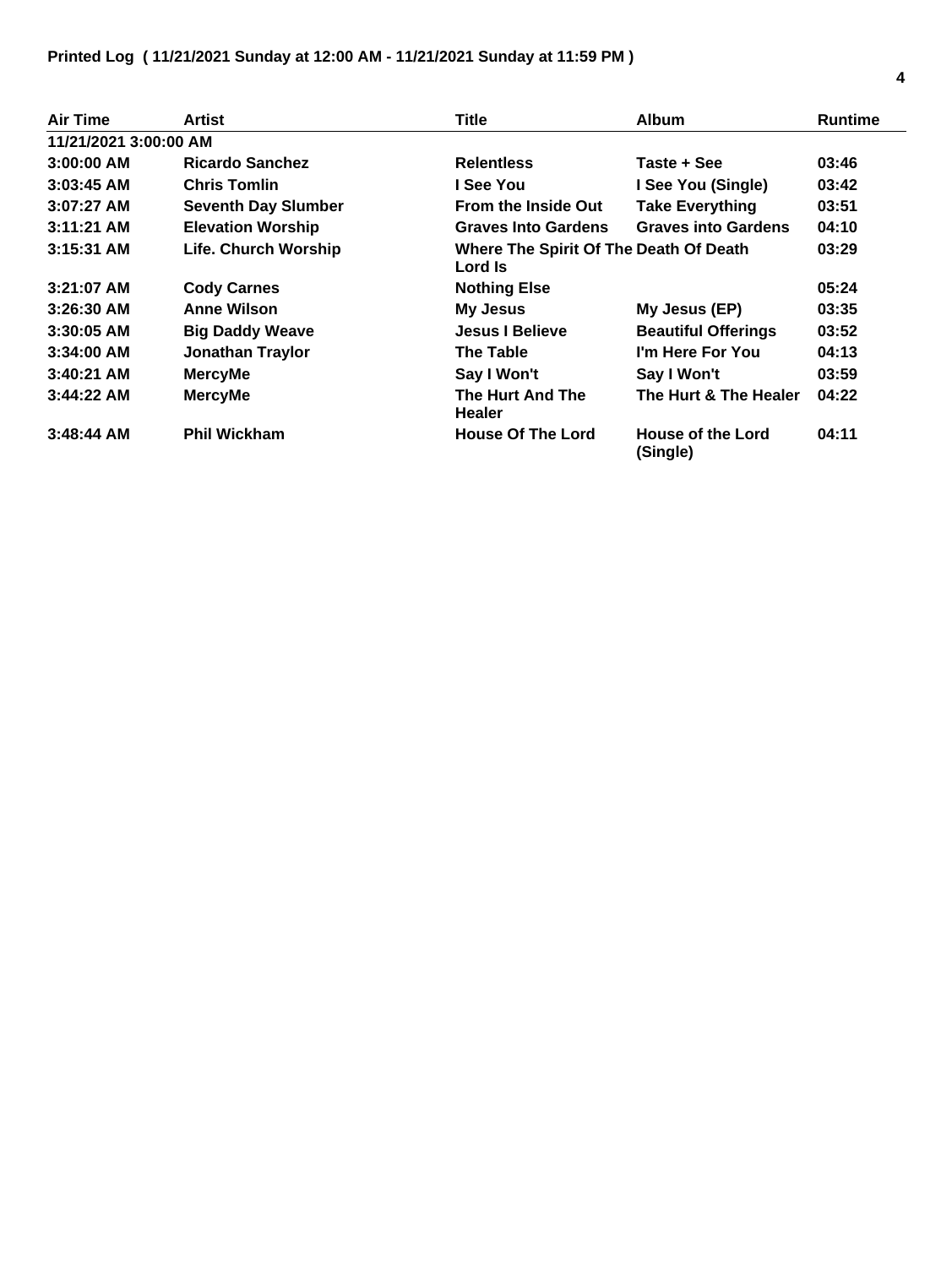| <b>Air Time</b>       | <b>Artist</b>            | <b>Title</b>                            | <b>Album</b>                                                  | <b>Runtime</b> |
|-----------------------|--------------------------|-----------------------------------------|---------------------------------------------------------------|----------------|
| 11/21/2021 4:00:00 AM |                          |                                         |                                                               |                |
| 4:00:00 AM            | Danny Gokey              | Love God Love People                    | Love God Love People                                          | 03:06          |
| 4:03:06 AM            | <b>Ryan Ellis</b>        | <b>Heart Of The Father</b>              | <b>Heart of the Father -</b><br><b>Single</b>                 | 03:58          |
| $4:07:04$ AM          | <b>One Sonic Society</b> | <b>Never Once</b>                       | <b>Never Once</b>                                             | 03:56          |
| 4:11:04 AM            | Jeremy Camp              | Out of My Hands                         | The Story's Not Over                                          | 03:44          |
| 4:14:48 AM            | <b>Chris Tomlin</b>      | <b>Resurrection Power</b>               | <b>Holy Roar</b>                                              | 04:01          |
| $4:20:53$ AM          | <b>CAIN</b>              | <b>Rise Up (Lazarus)</b>                | <b>CAIN - EP</b>                                              | 03:19          |
| 4:24:12 AM            | <b>Tasha Layton</b>      |                                         | Look What You've Done Look What You've Done 03:22<br>(Single) |                |
| 4:27:35 AM            | <b>Mack Brock</b>        | <b>Greater Things</b>                   | <b>Greater Things</b>                                         | 03:26          |
| 4:31:03 AM            | <b>Chris McClarney</b>   | <b>Speak To The</b><br><b>Mountains</b> | Speak to the Mountain - 04:54<br>Single                       |                |
| 4:35:57 AM            | <b>Audrey Assad</b>      | <b>Holy Holy Holy</b>                   | <b>Inheritance</b>                                            | 03:05          |
| 4:41:05 AM            | <b>Micah Tyler</b>       | <b>New Today</b>                        | <b>New Today - Single</b>                                     | 03:13          |
| 4:44:20 AM            | Keith & Kristyn Getty    | In Christ Alone                         | In Christ Alone                                               | 04:19          |
| 4:48:38 AM            | <b>Casting Crowns</b>    | <b>Scars In Heaven</b>                  | <b>Scars In Heaven</b><br>(Single)                            | 04:20          |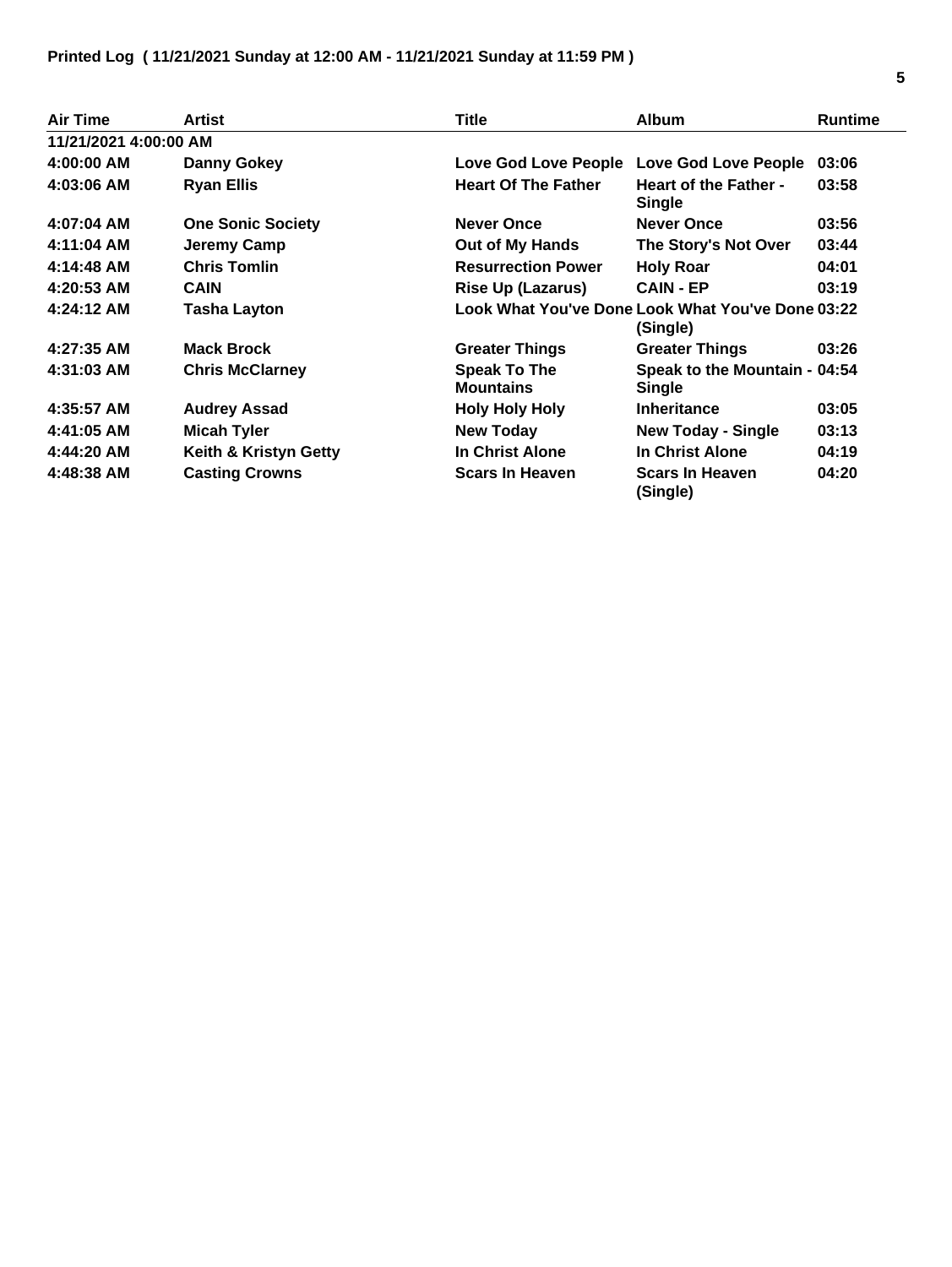| Air Time              | Artist                   | <b>Title</b>                              | <b>Album</b>                      | <b>Runtime</b> |
|-----------------------|--------------------------|-------------------------------------------|-----------------------------------|----------------|
| 11/21/2021 6:00:00 AM |                          |                                           |                                   |                |
| $6:00:00$ AM          | <b>Elevation Worship</b> | See A Victory                             | At Midnight - EP                  | 06:03          |
| $6:06:02$ AM          | <b>MercyMe</b>           | Say I Won't                               | Say I Won't                       | 03:59          |
| 6:10:01 AM            | <b>Kutless</b>           | <b>What Faith Can Do</b>                  | It Is Well                        | 03:45          |
| $6:15:45$ AM          | Jeremy Camp              | <b>When You Speak</b>                     | <b>When You Speak</b><br>(Single) | 02:56          |
| $6:18:41$ AM          | <b>Zach Williams</b>     | <b>Chain Breaker</b>                      | <b>Chain Breaker</b>              | 03:10          |
| 6:21:51 AM            | We The Kingdom           | <b>Child Of Love</b>                      | <b>Holy Water</b>                 | 04:09          |
| $6:30:59$ AM          | <b>Big Daddy Weave</b>   | The Lion and The Lamb Beautiful Offerings |                                   | 04:06          |
| $6:35:04$ AM          | <b>Phil Wickham</b>      | <b>Battle Belongs</b>                     | <b>Battle Belongs</b>             | 04:04          |
| $6:39:08$ AM          | <b>Josh Wilson</b>       | <b>Revolutionary</b>                      | <b>Revolutionary</b>              | 02:57          |
| $6:44:05$ AM          | <b>Matt Redman</b>       | <b>Your Grace Finds Me</b>                | <b>Your Grace Finds Me</b>        | 04:21          |
| $6:48:25$ AM          | <b>Andrew Ripp</b>       | <b>Rejoice</b>                            | <b>Evergreen</b>                  | 03:32          |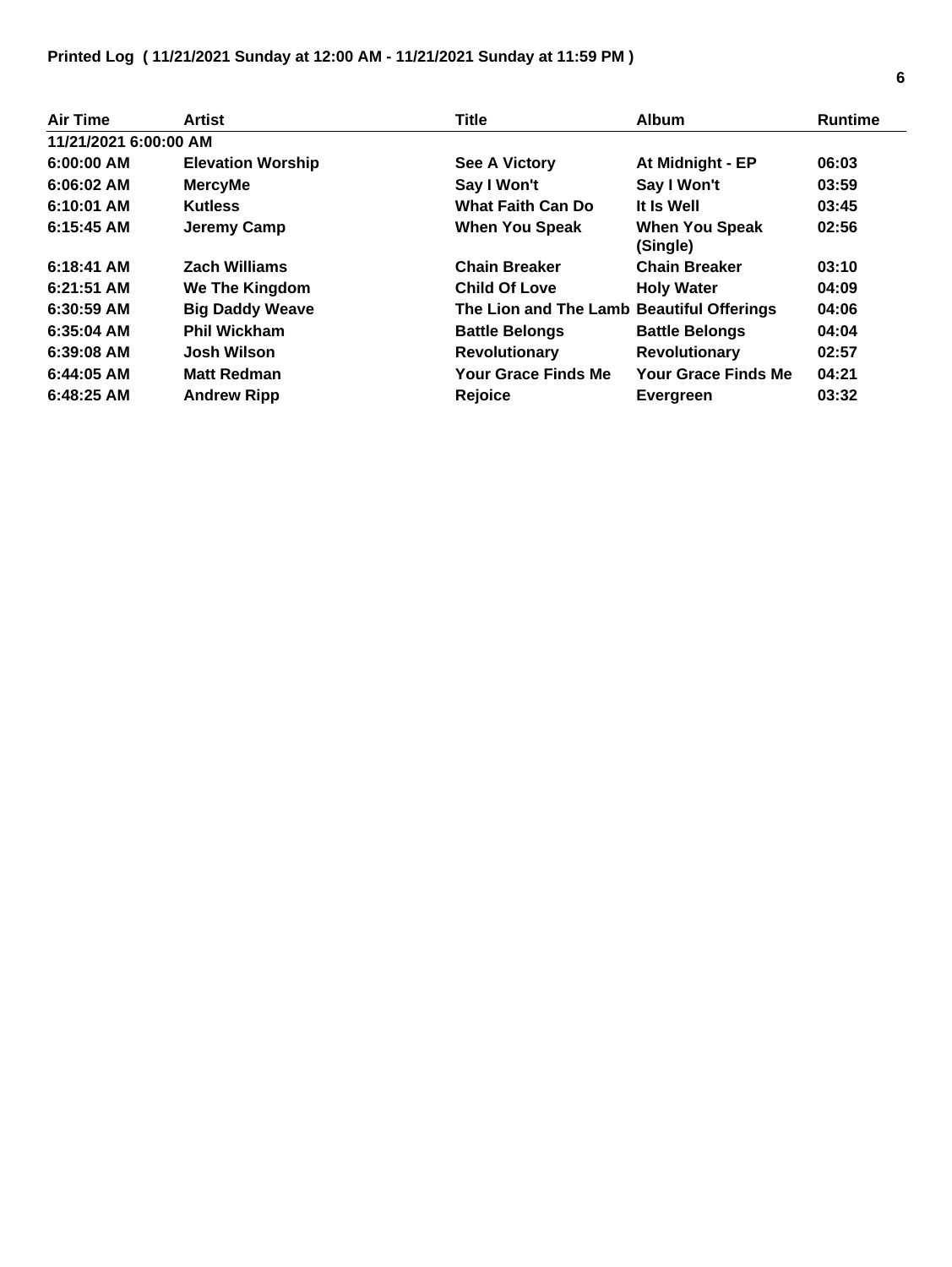| Air Time              | Artist                     | <b>Title</b>                                 | <b>Album</b>                     | <b>Runtime</b> |
|-----------------------|----------------------------|----------------------------------------------|----------------------------------|----------------|
| 11/21/2021 7:00:00 AM |                            |                                              |                                  |                |
| 7:00:00 AM            | <b>Vertical Worship</b>    | I'm Going Free                               | The Rock Won't Move              | 04:44          |
| 7:04:43 AM            | <b>Maverick City Music</b> | <b>Promises</b>                              | <b>Promises (Single)</b>         | 04:03          |
| 7:08:46 AM            | <b>Rhett Walker</b>        | <b>Gospel Song</b>                           | <b>Gospel Song - Single</b>      | 03:12          |
| 7:13:58 AM            | <b>CityAlight</b>          | Yet Not I But Through<br><b>Christ In Me</b> |                                  | 05:24          |
| $7:19:23$ AM          | <b>Zach Williams</b>       | Less Like Me                                 | <b>Rescue Story</b>              | 03:35          |
| 7:22:57 AM            | <b>David Crowder</b>       | In The House                                 | Milk & Honey                     | 02:54          |
| 7:30:59 AM            | Chris Renzema              | <b>Springtime</b>                            | <b>Springtime</b>                | 04:06          |
| 7:35:05 AM            | We Are Messengers          | <b>Come What May</b>                         | <b>Come What May</b><br>(Single) | 03:18          |
| 7:38:23 AM            | <b>Elevation Worship</b>   | <b>Graves Into Gardens</b>                   | <b>Graves into Gardens</b>       | 04:10          |
| 7:44:33 AM            | <b>Cody Carnes</b>         | <b>Run to the Father</b>                     | <b>Run To The Father</b>         | 04:12          |
| 7:48:45 AM            | Kari Jobe                  | <b>Heal Our Land</b>                         | The Garden                       | 03:14          |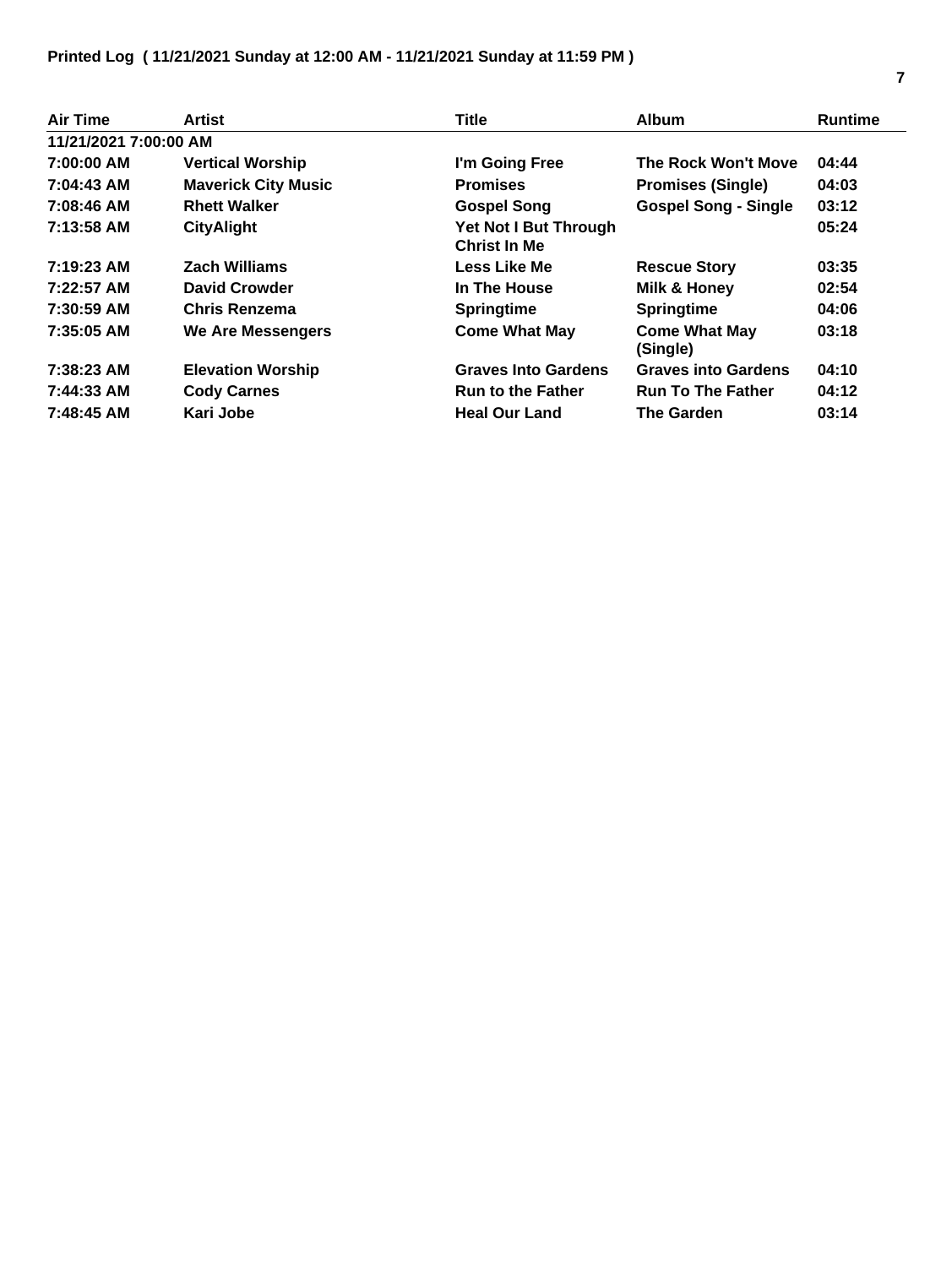| Air Time              | Artist                           | <b>Title</b>                         | <b>Album</b>                                   | <b>Runtime</b> |
|-----------------------|----------------------------------|--------------------------------------|------------------------------------------------|----------------|
| 11/21/2021 8:00:00 AM |                                  |                                      |                                                |                |
| 8:00:00 AM            | <b>Casting Crowns</b>            | <b>Start Right Here</b>              | <b>Start Right Here</b>                        | 03:22          |
| $8:03:21$ AM          | <b>Mack Brock</b>                | I Am Loved                           | Covered                                        | 05:31          |
| $8:08:52$ AM          | <b>Phil Wickham</b>              | Your Love Awakens Me Children of God |                                                | 03:36          |
| 8:14:29 AM            | <b>Bryan &amp; Katie Torwalt</b> | Miracle In The Works                 | <b>Miracle In The Works -</b><br><b>Single</b> | 04:59          |
| $8:19:27$ AM          | <b>Zach Williams</b>             | <b>Chain Breaker</b>                 | <b>Chain Breaker</b>                           | 03:10          |
| $8:22:37$ AM          | <b>Sanctus Real</b>              | My God Is Still The<br><b>Same</b>   | My God Is Still The<br>Same (Single)           | 03:20          |
| $8:30:59$ AM          | <b>Chris Tomlin</b>              | <b>God Who Listens</b>               | <b>Christ Tomlin &amp; Friends 04:03</b>       |                |
| $8:35:02$ AM          | <b>Patrick Mayberry</b>          | <b>Holy Spirit Come</b>              | <b>Holy Spirit Come -</b><br><b>Single</b>     | 03:36          |
| 8:38:38 AM            | <b>Pat Barrett</b>               | The Way                              | <b>Pat Barrett</b>                             | 03:47          |
| 8:44:25 AM            | <b>Francesca Battistelli</b>     | <b>Lead Me To The Cross</b>          | My Paper Heart - deluxe 04:18                  |                |
| $8:48:43$ AM          | Danny Gokey                      | <b>Stand In Faith</b>                | <b>Stand in Faith (EP)</b>                     | 03:16          |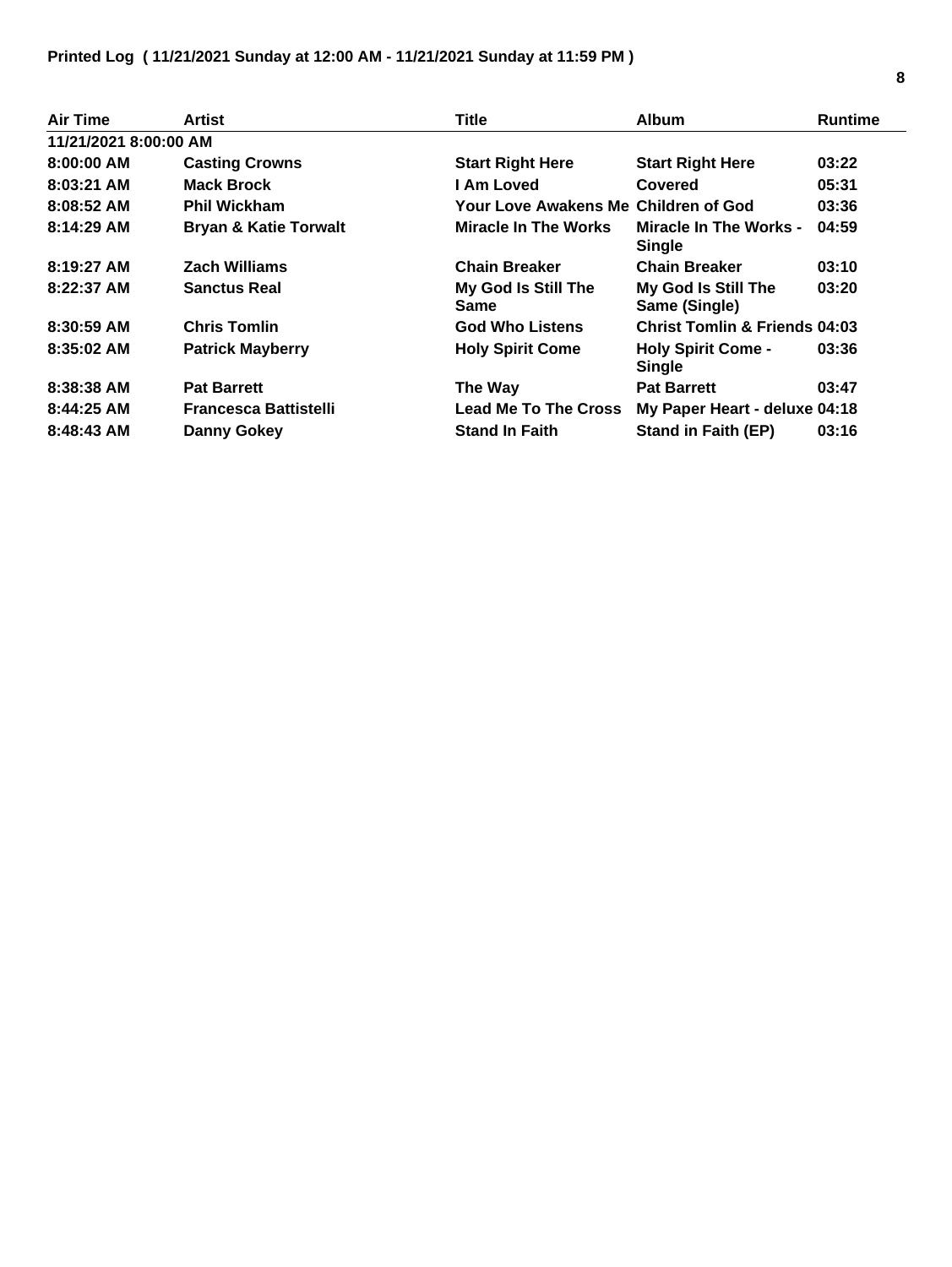| Air Time               | Artist               | Title                  | <b>Album</b>                                            | <b>Runtime</b> |
|------------------------|----------------------|------------------------|---------------------------------------------------------|----------------|
| 11/21/2021 11:00:00 AM |                      |                        |                                                         |                |
| 11:00:00 AM            | Nicole C. Mullen     | Redeemer               | Crown Him Hymns Old 04:47<br><b>And New</b>             |                |
| 11:04:47 AM            | For King & Country   | <b>Relate</b>          | <b>Relate (Single)</b>                                  | 02:53          |
| 11:07:40 AM            | <b>Natalie Grant</b> | <b>Because Of Love</b> | <b>He Chose The Nails</b>                               | 04:16          |
| 11:13:56 AM            | Kari Jobe            | <b>The Blessing</b>    | <b>The Blessing</b>                                     | 04:17          |
| 11:18:13 AM            | <b>Laura Story</b>   | <b>Blessings</b>       | <b>Blessings</b>                                        | 04:42          |
| 11:22:55 AM            | <b>Matthew West</b>  | What If                | <b>Brand New</b>                                        | 03:40          |
| 11:30:59 AM            | <b>Rich Mullins</b>  | <b>Hold Me Jesus</b>   | A Liturgy, A Legacy, & A02:50<br><b>Ragamuffin Band</b> |                |
| 11:33:48 AM            | <b>Hope Darst</b>    | <b>Promise Keeper</b>  | <b>Peace Be Still</b>                                   | 03:37          |
| 11:37:26 AM            | <b>TobyMac</b>       | <b>Speak Life</b>      | Eye On It                                               | 03:20          |
| 11:42:46 AM            | <b>Aaron Shust</b>   | <b>Firm Foundation</b> | <b>Morning Rises</b>                                    | 02:46          |
| 11:45:32 AM            | We Are Messengers    | <b>Come What May</b>   | <b>Come What May</b><br>(Single)                        | 03:18          |
| 11:48:50 AM            | We The Kingdom       | <b>Holy Water</b>      | <b>Holy Water</b>                                       | 03:37          |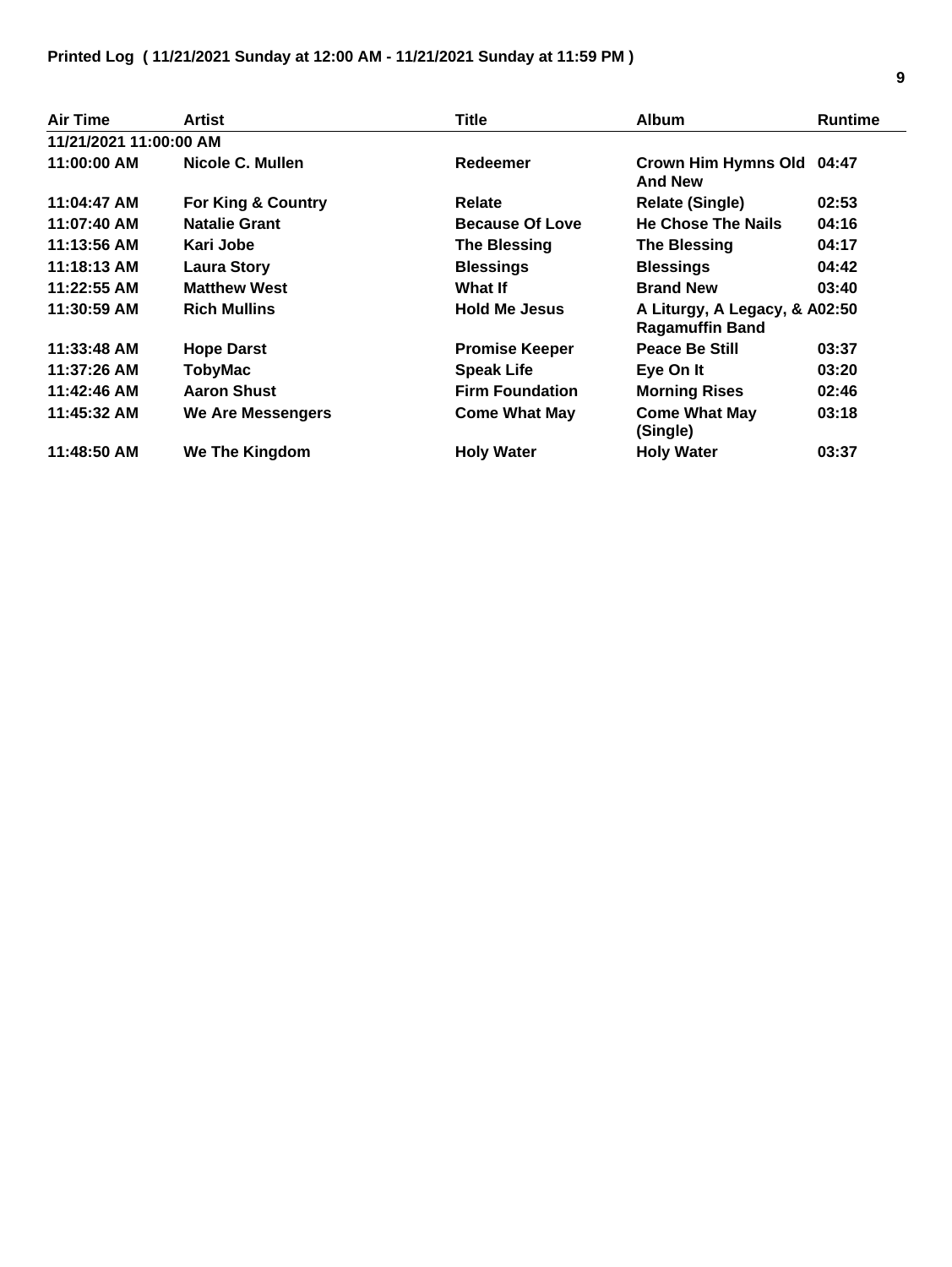## **Printed Log ( 11/21/2021 Sunday at 12:00 AM - 11/21/2021 Sunday at 11:59 PM )**

| <b>Air Time</b>        | Artist                   | <b>Title</b>                           | <b>Album</b>                         | <b>Runtime</b> |
|------------------------|--------------------------|----------------------------------------|--------------------------------------|----------------|
| 11/21/2021 12:00:00 PM |                          |                                        |                                      |                |
| 12:00:00 PM            | Mandisa                  | Overcomer                              | Overcomer                            | 03:40          |
| 12:03:39 PM            | <b>Danny Gokey</b>       | <b>Stand In Faith</b>                  | <b>Stand in Faith (EP)</b>           | 03:16          |
| 12:06:55 PM            | <b>Ryan Stevenson</b>    | <b>The Gospel</b>                      | <b>The Gospel</b>                    | 03:48          |
| 12:12:43 PM            | <b>Shane &amp; Shane</b> | All The Poor & The<br><b>Powerless</b> | The Worship Initiative               | 03:47          |
| 12:16:30 PM            | <b>Andrew Ripp</b>       | Jericho                                | Jericho - Single                     | 03:20          |
| 12:19:50 PM            | <b>Josh Wilson</b>       | <b>Revolutionary</b>                   | <b>Revolutionary</b>                 | 02:57          |
| 12:22:47 PM            | <b>CeCe Winans</b>       | <b>Believe For It</b>                  | <b>Believe For It</b>                | 03:40          |
| 12:30:59 PM            | <b>We The Kingdom</b>    | <b>God So Loved</b>                    | For God So Loved                     | 04:19          |
| 12:35:17 PM            | <b>Elevation Worship</b> | <b>RATTLE!</b>                         | <b>Graves Into Gardens</b><br>(LIVE) | 03:46          |
| 12:39:03 PM            | <b>Brandon Heath</b>     | <b>Give Me Your Eyes</b>               | What If We                           | 03:48          |
| 12:44:51 PM            | <b>Zach Williams</b>     | There Was Jesus                        | <b>There Was Jesus</b>               | 03:35          |
| 12:48:26 PM            | <b>Meredith Andrews</b>  | You're Not Alone                       | <b>The Invitation</b>                | 03:54          |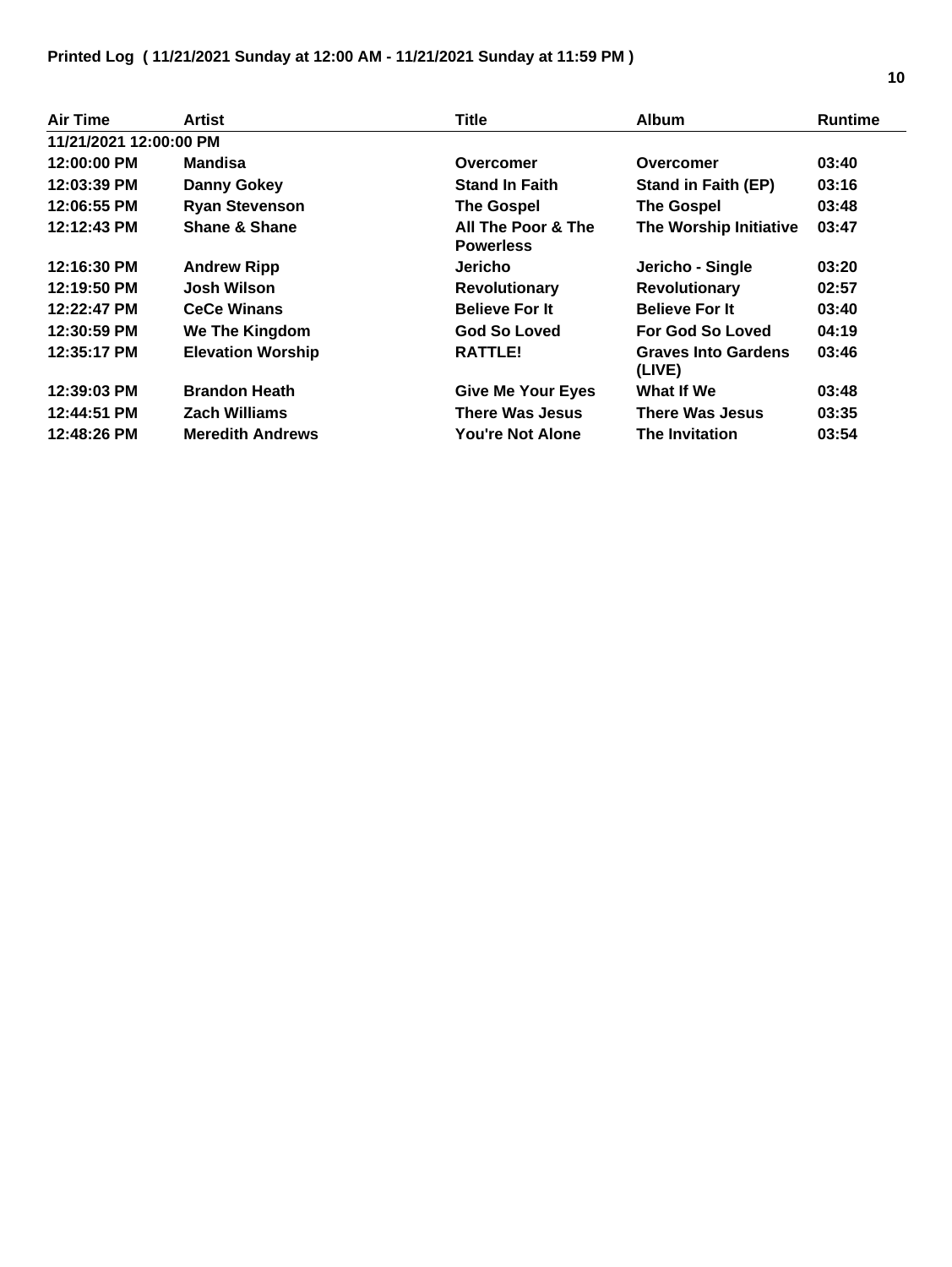| Air Time              | Artist                       | <b>Title</b>                | <b>Album</b>                                | <b>Runtime</b> |
|-----------------------|------------------------------|-----------------------------|---------------------------------------------|----------------|
| 11/21/2021 1:00:00 PM |                              |                             |                                             |                |
| 1:00:00 PM            | <b>Jonny Diaz</b>            | <b>More Beautiful You</b>   | <b>More Beautiful You</b>                   | 03:27          |
| 1:03:26 PM            | <b>Anne Wilson</b>           | <b>My Jesus</b>             | My Jesus (EP)                               | 03:35          |
| 1:07:01 PM            | <b>Building 429</b>          | <b>Where I Belong</b>       | <b>Listen To The Sound</b>                  | 03:14          |
| 1:12:15 PM            | <b>Steve Green</b>           | The Plan                    | The Faithful                                | 02:50          |
| 1:15:05 PM            | <b>David Crowder</b>         | <b>Good God Almighty</b>    | <b>Milk and Honey</b>                       | 03:15          |
| 1:18:20 PM            | <b>Third Day</b>             | <b>King Of Glory</b>        | <b>Offerings: A Worship</b><br><b>Album</b> | 04:06          |
| 1:22:26 PM            | <b>Big Daddy Weave</b>       | <b>All Things New</b>       | All Things New - Single 04:03               |                |
| 1:30:59 PM            | <b>Steven Curtis Chapman</b> | <b>Remembering You</b>      | <b>Remembering You</b>                      | 03:47          |
| 1:34:45 PM            | Kari Jobe                    | <b>The Blessing</b>         | <b>The Blessing</b>                         | 04:17          |
| 1:39:02 PM            | Tree63                       | <b>Blessed Be Your Name</b> | The Answer to the<br>Question               | 03:41          |
| 1:44:44 PM            | <b>Pat Barrett</b>           | The Way                     | <b>Pat Barrett</b>                          | 03:47          |
| 1:48:31 PM            | <b>MercyMe</b>               | Say I Won't                 | Say I Won't                                 | 03:59          |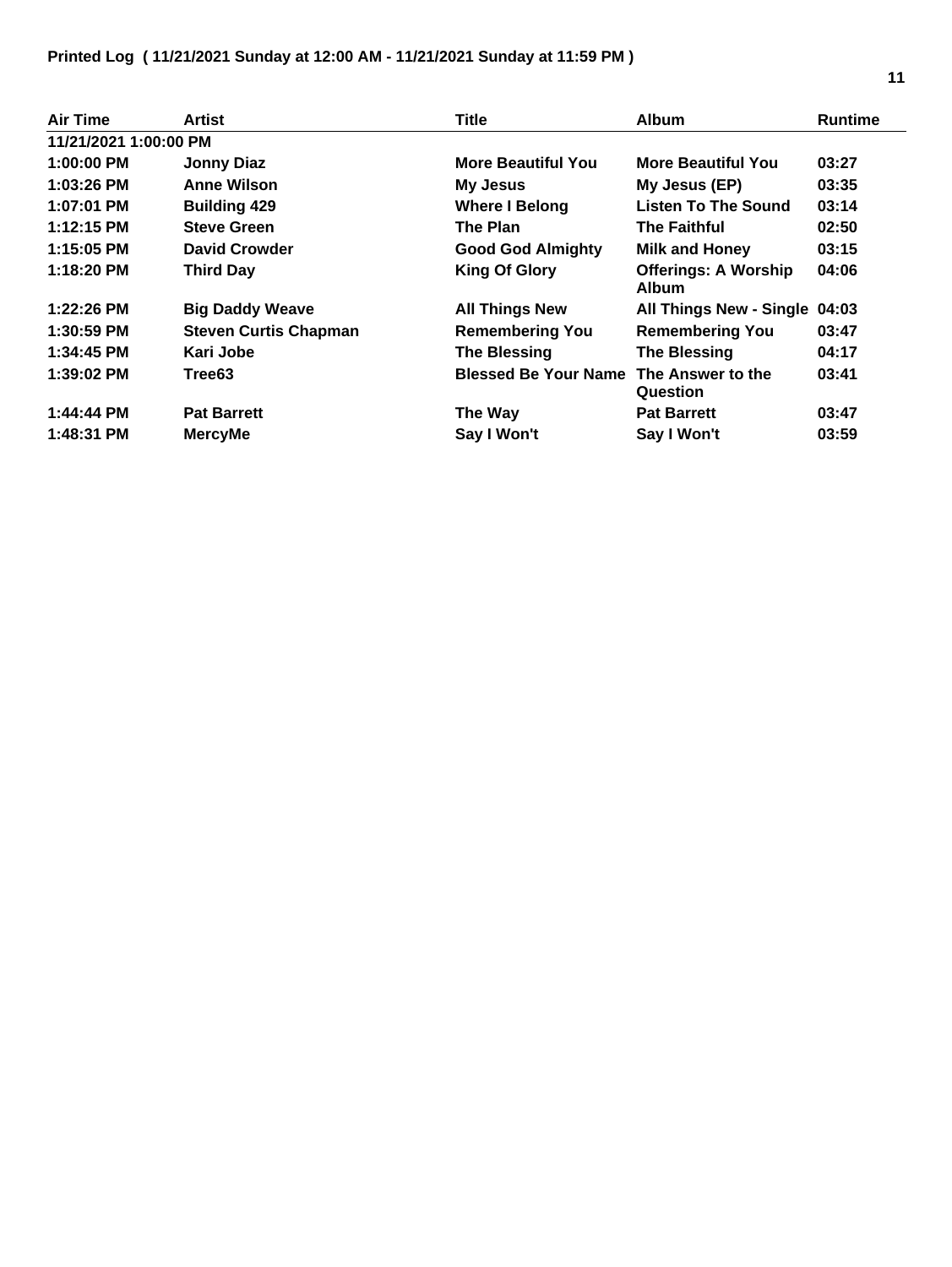| Air Time              | <b>Artist</b>            | Title                                             | <b>Album</b>                                       | <b>Runtime</b> |
|-----------------------|--------------------------|---------------------------------------------------|----------------------------------------------------|----------------|
| 11/21/2021 2:00:00 PM |                          |                                                   |                                                    |                |
| 2:00:00 PM            | <b>Skillet</b>           | <b>Stars</b>                                      | Unleashed                                          | 03:39          |
| 2:03:38 PM            | <b>Phil Wickham</b>      | <b>House Of The Lord</b>                          | House of the Lord<br>(Single)                      | 04:11          |
| 2:07:49 PM            | <b>Chris Tomlin</b>      | Who You Are to Me                                 | Who You Are to Me                                  | 03:34          |
| 2:13:23 PM            | <b>Stephen Stanley</b>   | <b>No Hopeless Soul</b>                           | <b>No Hopeless Soul -</b><br><b>Single Version</b> | 02:55          |
| 2:16:18 PM            | <b>Colton Dixon</b>      | Through All Of It                                 | Anchor                                             | 03:25          |
| 2:19:44 PM            | <b>CAIN</b>              | Yes He Can                                        | <b>Rise Up</b>                                     | 03:15          |
| 2:22:58 PM            | <b>Laura Story</b>       | I Can Just Be Me                                  | <b>God Of Every Story</b>                          | 03:29          |
| $2:30:59$ PM          | <b>Elevation Worship</b> | <b>Graves Into Gardens</b>                        | <b>Graves into Gardens</b>                         | 04:10          |
| 2:35:08 PM            | <b>Tasha Layton</b>      | Look What You've Done Look What You've Done 03:22 | (Single)                                           |                |
| 2:38:31 PM            | <b>Micah Tyler</b>       | <b>Never Been A Moment</b>                        | <b>Different</b>                                   | 03:14          |
| $2:43:44$ PM          | <b>Paul Baloche</b>      | What A Friend We Have Hymns 4 Worship<br>in Jesus |                                                    | 02:17          |
| 2:46:02 PM            | TobyMac                  | Help Is On The Way<br>(Maybe Midnight)            | Help Is On The Way                                 | 03:00          |
| 2:49:02 PM            | <b>Thrive Worship</b>    | I Still Believe (Faithful<br>Always)              | I Still Believe - Single                           | 03:30          |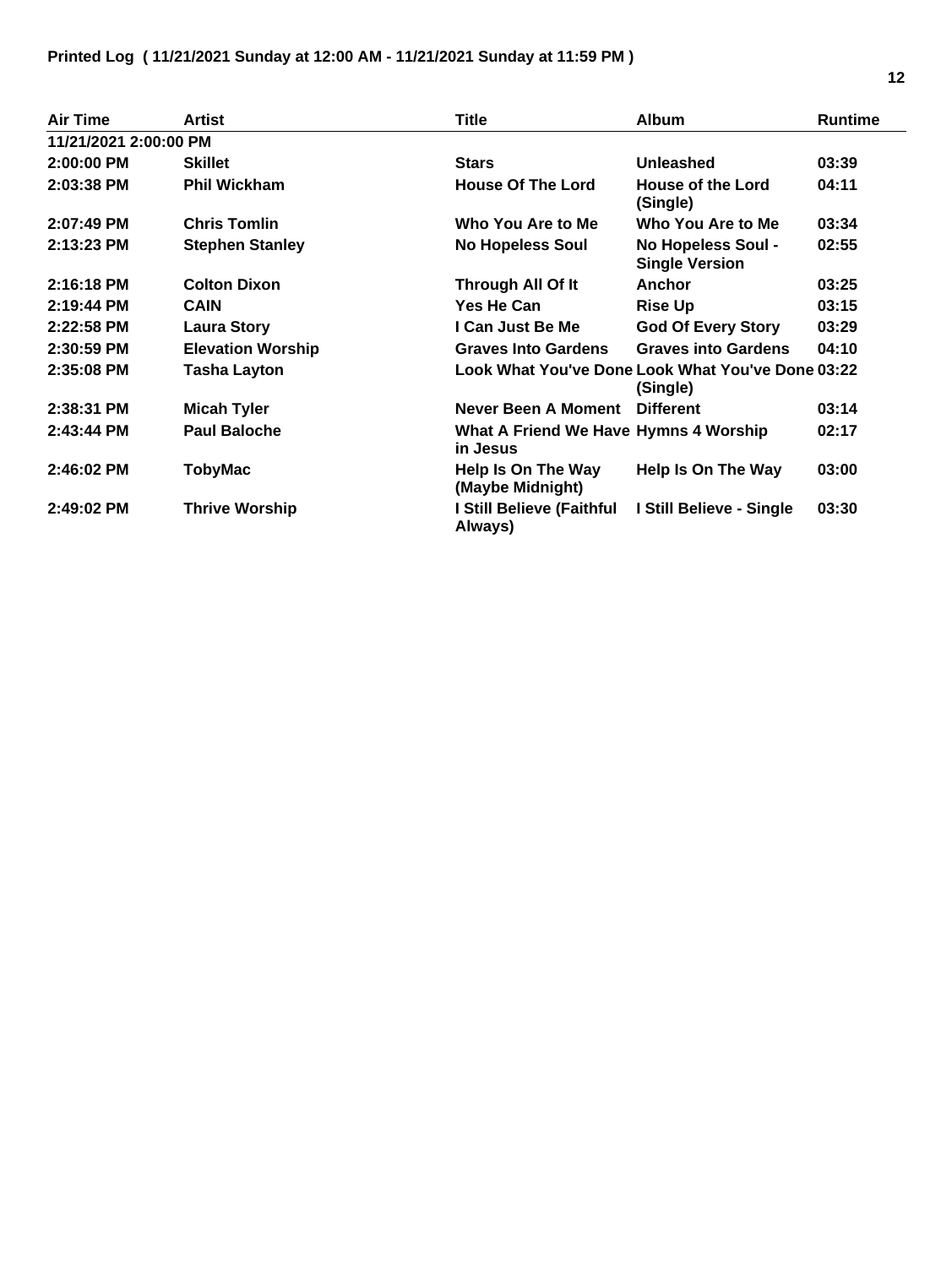| <b>Air Time</b>       | Artist                     | Title                        | <b>Album</b>                        | <b>Runtime</b> |
|-----------------------|----------------------------|------------------------------|-------------------------------------|----------------|
| 11/21/2021 3:00:00 PM |                            |                              |                                     |                |
| $3:00:00$ PM          | <b>Unspoken</b>            | Higher                       | <b>Follow Through</b>               | 03:12          |
| $3:03:11$ PM          | Jeremy Camp                | <b>When You Speak</b>        | <b>When You Speak</b><br>(Single)   | 02:56          |
| 3:06:07 PM            | <b>Michael W. Smith</b>    | Waymaker                     | <b>Way Maker</b>                    | 03:53          |
| $3:12:00$ PM          | <b>Paul Baloche</b>        | Open the Eyes of My<br>Heart | Open The Eyes Of My<br><b>Heart</b> | 03:55          |
| $3:15:54$ PM          | <b>We The Kingdom</b>      | <b>Child Of Love</b>         | <b>Holy Water</b>                   | 04:09          |
| $3:20:03$ PM          | <b>Natalie Grant</b>       | In Better Hands              | <b>Relentless</b>                   | 03:27          |
| $3:23:30$ PM          | <b>Baylor Wilson</b>       | <b>Jesus Happened</b>        | <b>Jesus Happened</b><br>(Single)   | 02:58          |
| $3:30:59$ PM          | <b>Pat Barrett</b>         | <b>Build My Life</b>         | <b>Build My Life - EP</b>           | 04:16          |
| $3:35:14$ PM          | Jordan St. Cyr             | <b>Fires</b>                 | <b>Fires</b>                        | 03:40          |
| 3:38:55 PM            | Kari Jobe                  | <b>We Are</b>                | <b>We Are</b>                       | 03:29          |
| $3:44:24$ PM          | <b>Maverick City Music</b> | <b>Promises</b>              | <b>Promises (Single)</b>            | 04:03          |
| $3:48:27$ PM          | <b>Newsboys</b>            | <b>No Longer Slaves</b>      | <b>Love Riot</b>                    | 03:47          |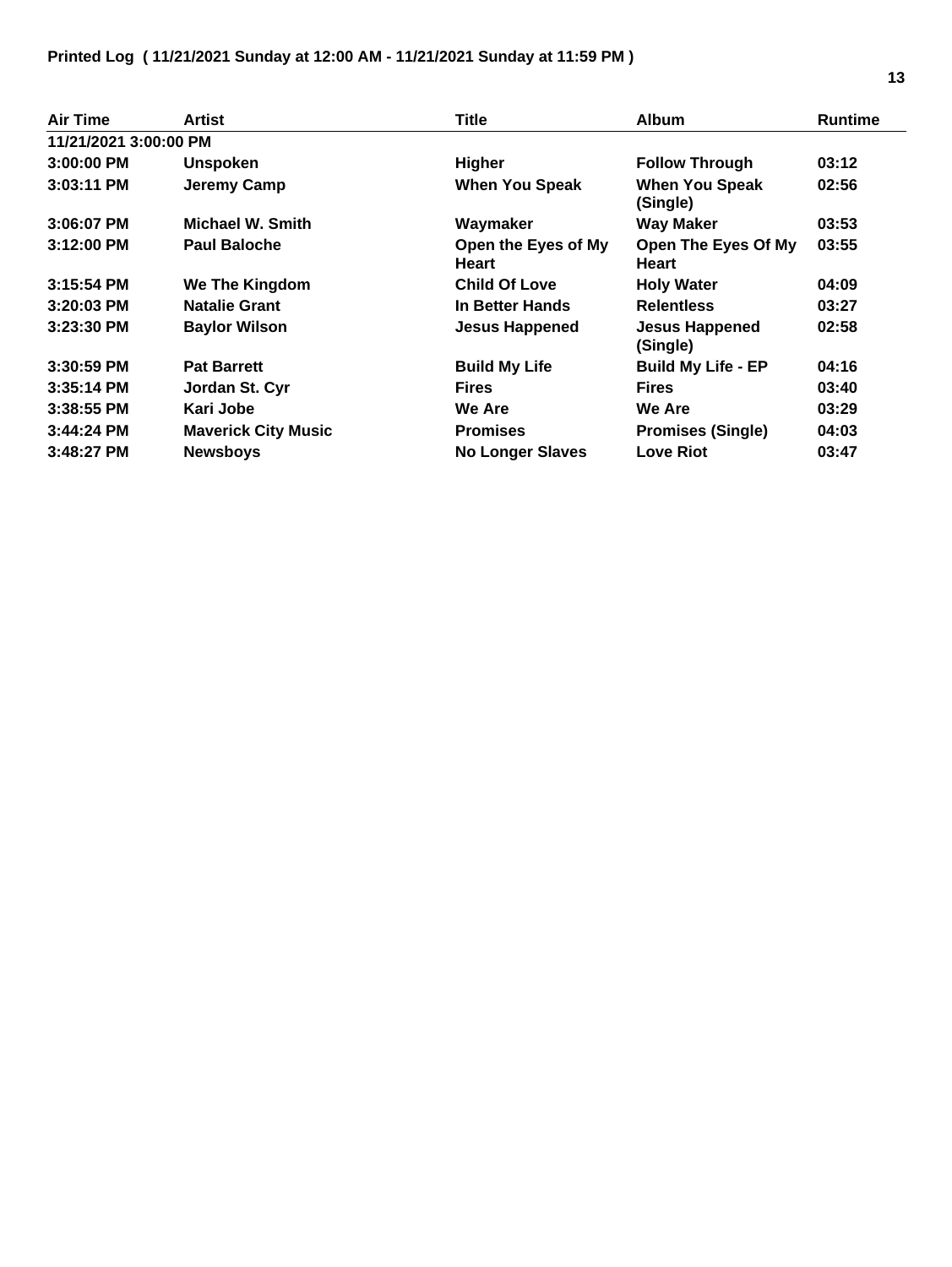| Air Time              | Artist                        | Title                  | <b>Album</b>                                | <b>Runtime</b> |
|-----------------------|-------------------------------|------------------------|---------------------------------------------|----------------|
| 11/21/2021 4:00:00 PM |                               |                        |                                             |                |
| 4:00:00 PM            | <b>Sidewalk Prophets</b>      | <b>Help Me Find It</b> | Live Like That                              | 03:34          |
| 4:03:33 PM            | <b>For King &amp; Country</b> | <b>Relate</b>          | <b>Relate (Single)</b>                      | 02:53          |
| 4:06:26 PM            | <b>Colton Dixon</b>           | Through All Of It      | Anchor                                      | 03:25          |
| 4:11:51 PM            | <b>Third Day</b>              | <b>All The Heavens</b> | <b>Offerings: A Worship</b><br><b>Album</b> | 02:54          |
| 4:14:46 PM            | Mandisa                       | You Keep Hope Alive    | You Keep Hope Alive                         | 03:32          |
| 4:18:18 PM            | <b>Pat Barrett</b>            | <b>Better</b>          | <b>Pat Barrett</b>                          | 04:47          |
| 4:23:05 PM            | Jordan St. Cyr                | <b>Weary Traveler</b>  | <b>Weary Traveler - Single 03:14</b>        |                |
| 4:30:59 PM            | <b>Big Daddy Weave</b>        | Love Come To Life      | The Ultimate Collection 03:43               |                |
| 4:34:41 PM            | We Are Messengers             | <b>Come What May</b>   | <b>Come What May</b><br>(Single)            | 03:18          |
| 4:38:00 PM            | <b>Casting Crowns</b>         | <b>Voice of Truth</b>  | <b>Casting Crowns</b>                       | 04:08          |
| 4:44:08 PM            | <b>Zach Williams</b>          | <b>Less Like Me</b>    | <b>Rescue Story</b>                         | 03:35          |
| 4:47:43 PM            | <b>Laura Story</b>            | <b>Blessings</b>       | <b>Blessings</b>                            | 04:42          |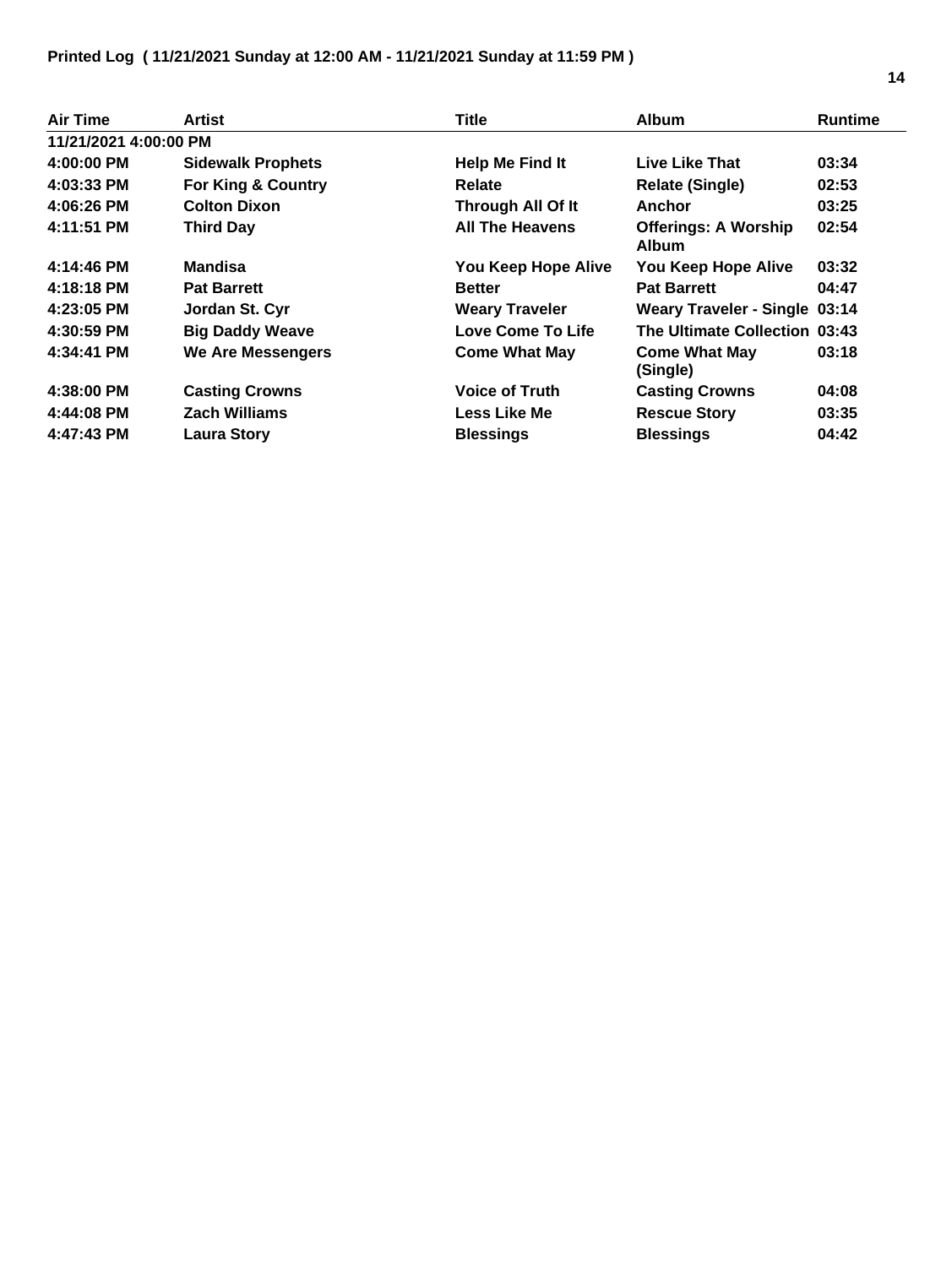| <b>Air Time</b>       | <b>Artist</b>                  | <b>Title</b>                                       | <b>Album</b>              | <b>Runtime</b> |
|-----------------------|--------------------------------|----------------------------------------------------|---------------------------|----------------|
| 11/21/2021 8:00:00 PM |                                |                                                    |                           |                |
| 8:00:06 PM            | Anointed                       | <b>Send Out A Prayer</b>                           | <b>The Call</b>           | 04:17          |
| 8:04:23 PM            | <b>David Meece</b>             | The Man With The Nail<br><b>Scars</b>              | <b>Learning to Trust</b>  | 04:26          |
| 8:08:49 PM            | Dave Boyer                     | <b>Different World</b>                             | This Is Why I Sing        | 02:47          |
| 8:13:42 PM            | <b>Pam Thum</b>                | Life Is Hard (God Is<br>Good)                      | <b>Feel The Healing</b>   | 03:47          |
| 8:17:29 PM            | <b>Kim Boyce</b>               | You Can be Mine                                    | <b>Time and Again</b>     | 04:31          |
| 8:22:00 PM            | Out of the Grey                | <b>Steady Me</b>                                   | <b>The Shape of Grace</b> | 03:27          |
| 8:31:05 PM            | Love Song [+] Chuck Girard     | Since I Opened Up The Feel The Love - LIVE<br>Door |                           | 03:31          |
| 8:34:36 PM            | <b>Wayne Watson</b>            | Almighty                                           | <b>Home Free</b>          | 04:05          |
| 8:38:41 PM            | <b>Michael Kelly Blanchard</b> | The Love of the Father                             | Be Ye Glad                | 04:49          |
| 8:45:34 PM            | <b>Bryan Duncan</b>            | Don't Look Away                                    | <b>Slow Revival</b>       | 04:22          |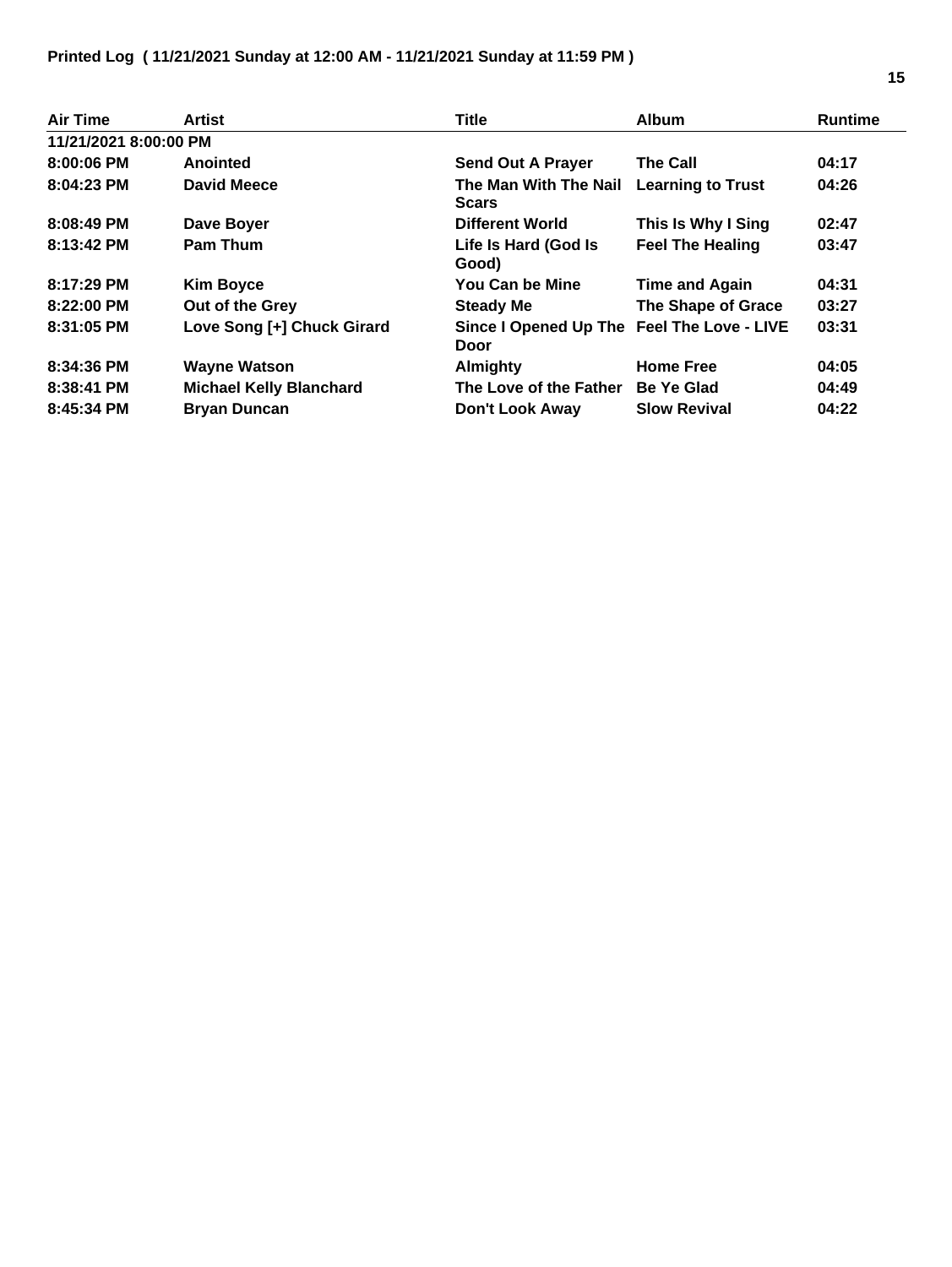| Air Time              | Artist                        | <b>Title</b>                               | <b>Album</b>                        | <b>Runtime</b> |
|-----------------------|-------------------------------|--------------------------------------------|-------------------------------------|----------------|
| 11/21/2021 9:00:00 PM |                               |                                            |                                     |                |
| $9:00:06$ PM          | 4Him                          | <b>The Message</b>                         | The Message                         | 04:00          |
| $9:04:06$ PM          | <b>Deniece Williams</b>       | <b>Wings Of An Eagle</b>                   | So Glad I Know                      | 04:41          |
| 9:08:47 PM            | <b>Liberated Wailing Wall</b> | <b>Wait Upon The Lord</b>                  | <b>I Am Not Ashamed</b>             | 03:02          |
| 9:13:55 PM            | Glad                          | There is Hope                              | "The Symphony<br>Project"           | 04:00          |
| $9:17:56$ PM          | <b>Harvest</b>                | <b>Mountain Climber</b>                    | <b>It's Alright Now</b>             | 03:04          |
| 9:21:00 PM            | <b>Babbie Mason</b>           | <b>Jesus, The Sweetest</b><br><b>Name</b>  | <b>Standing In The Gap</b>          | 04:05          |
| $9:31:05$ PM          | John Fischer                  | <b>Righteous Man</b>                       | <b>Inside</b>                       | 02:49          |
| $9:33:54$ PM          | <b>Tremaine Hawkins</b>       | All Things Are Possible All My Best To You |                                     | 03:54          |
| $9:37:48$ PM          | <b>Israel's Hope</b>          | Come, Let Us Go Up                         | <b>Introducing Israel's</b><br>Hope | 02:45          |
| 9:42:38 PM            | <b>Allies</b>                 | <b>How Much Love</b>                       | <b>Shoulder to Shoulder</b>         | 05:39          |
| $9:48:18$ PM          | <b>Damaris Carbaugh</b>       | <b>We Have A Mission</b>                   | <b>We Have A Mission</b>            | 05:40          |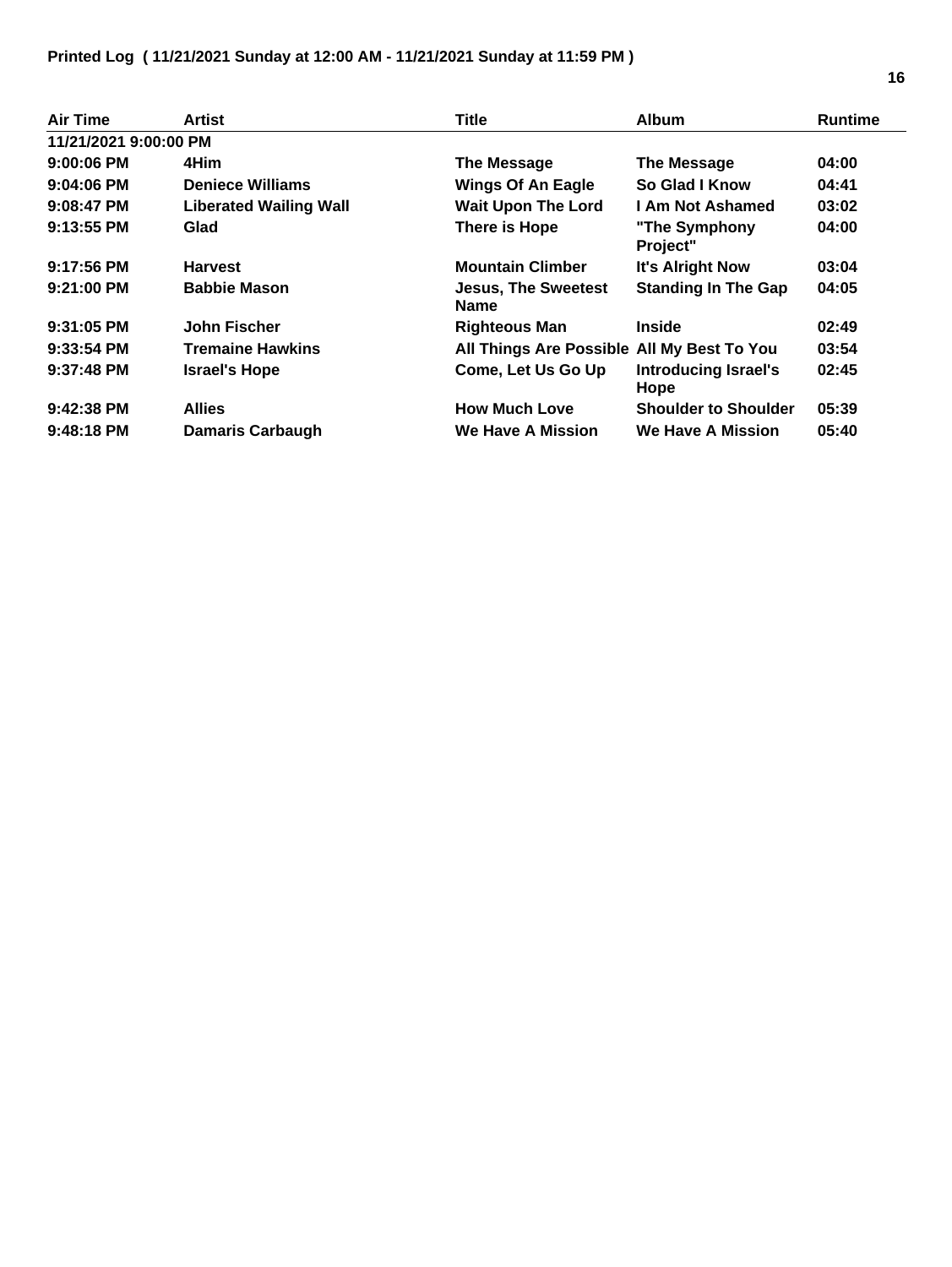| Air Time               | Artist                | <b>Title</b>                         | <b>Album</b>                                | <b>Runtime</b> |
|------------------------|-----------------------|--------------------------------------|---------------------------------------------|----------------|
| 11/21/2021 10:00:00 PM |                       |                                      |                                             |                |
| 10:00:06 PM            | <b>Kathy Troccoli</b> | <b>Stubborn Love</b>                 | <b>Stubborn Love</b>                        | 04:13          |
| 10:04:19 PM            | <b>Brent Lamb</b>     | Tell Me Why                          | <b>One Man</b>                              | 03:33          |
| 10:07:51 PM            | <b>Evie</b>           | <b>Sunday Mornin'</b>                | <b>Evie Again</b>                           | 02:17          |
| 10:12:13 PM            | <b>Point of Grace</b> | <b>God Is With Us</b>                | <b>The Whole Truth</b>                      | 03:50          |
| 10:16:03 PM            | Whiteheart            | <b>How Many Times (70)</b><br>Times) | "Don't Wait for the<br>Movie"               | 04:02          |
| 10:20:05 PM            | <b>Sandi Patty</b>    | <b>For All The World</b>             | <b>Another Time Another</b><br><b>Place</b> | 04:27          |
| 10:31:05 PM            | <b>Imperials</b>      | Old Man's Rubble                     | <b>Heed The Call</b>                        | 02:59          |
| 10:34:03 PM            | Kim Hill              | A Place for Us                       | The Fire Again                              | 04:37          |
| 10:38:40 PM            | <b>Jessy Dixon</b>    | <b>Reunited</b>                      | <b>Silent Partner</b>                       | 04:09          |
| 10:44:56 PM            | <b>Newsong</b>        | <b>Arise My Love</b>                 | Say Yes                                     | 05:14          |
| 10:50:09 PM            | <b>Janet Paschal</b>  | <b>Sweet Life</b>                    | <b>Sweet Life</b>                           | 03:50          |